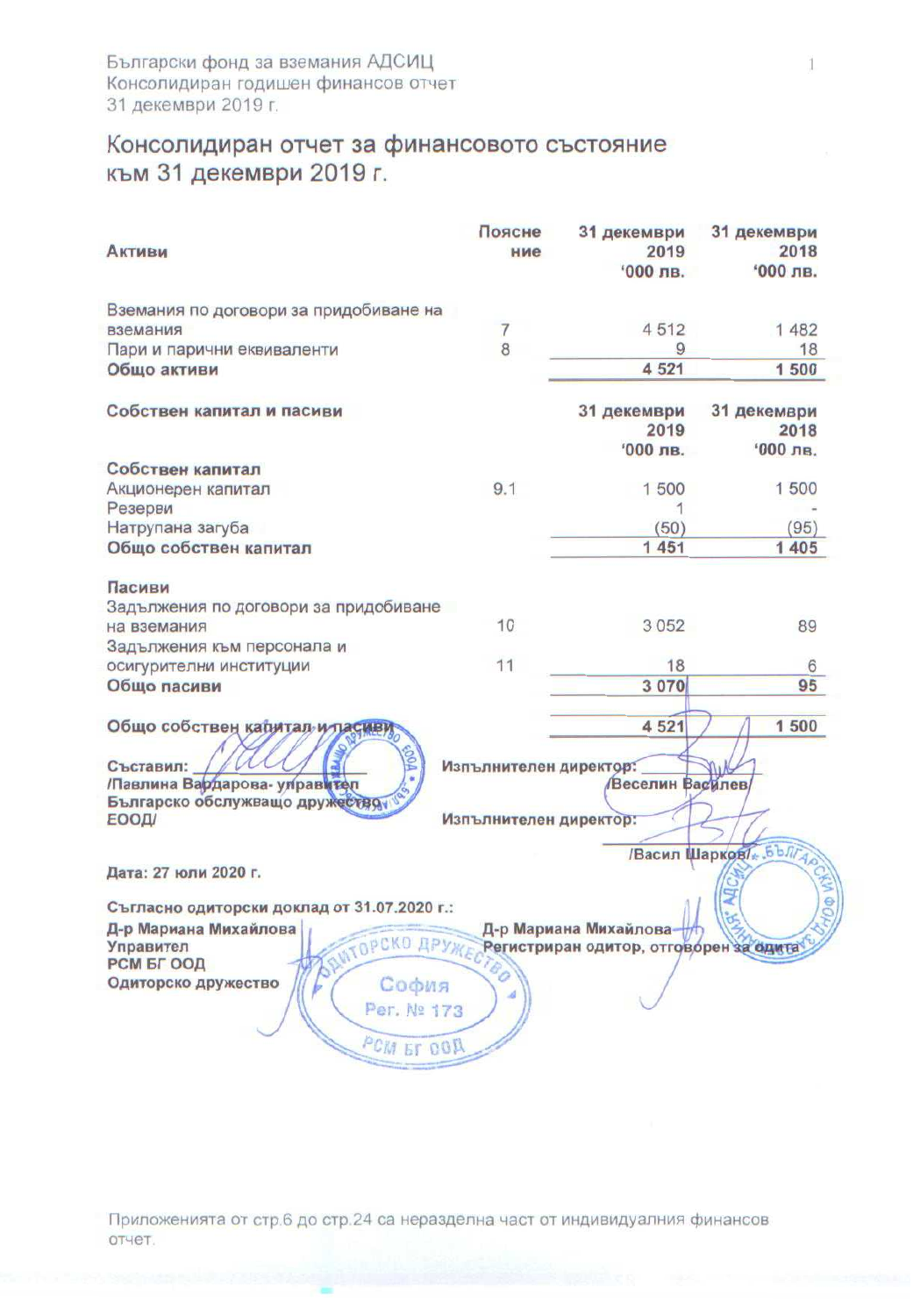## Консолидиран отчет за печалбата или загубата и другия всеобхватен доход за годината, приключваща на 31 декември

|                                                                                                                     | Пояснение                                                                | 2019<br>'000 лв.                  | 2018<br>$'000$ лв. |
|---------------------------------------------------------------------------------------------------------------------|--------------------------------------------------------------------------|-----------------------------------|--------------------|
| Приходи от лихви по договори за придобиване на<br>вземания                                                          | 12                                                                       | 122                               |                    |
|                                                                                                                     |                                                                          |                                   |                    |
| Други приходи по договори за придобиване на<br>вземания                                                             | 12                                                                       | 26                                |                    |
| Финансови разходи                                                                                                   | 12                                                                       | (1)                               |                    |
| Разходи за външни услуги                                                                                            | 14                                                                       | (26)                              | (42)               |
| Разходи за персонала                                                                                                | 13                                                                       | (53)                              | (51)               |
| Загуба от бизнескомбинация                                                                                          | 6                                                                        |                                   |                    |
|                                                                                                                     |                                                                          | (23)                              |                    |
| Други разходи                                                                                                       |                                                                          |                                   | (1)                |
| Печалба / (Загуба) за годината                                                                                      |                                                                          | 45                                | (94)               |
| Общо всеобхватен доход за годината                                                                                  |                                                                          | 45                                | (94)               |
| Доход/(загуба) на акция                                                                                             | 16                                                                       | 0.03                              | (0.06)             |
| <b>AECTA</b><br>Съставил:<br>Павлина Вардарова- управител<br>Българско обслужващо дружество<br>ЕООД/                | Изпълнителен директор:<br>Изпълнителен директор:                         | /Веселин Василев/<br>Васил Шарков | <b>EDITADES</b>    |
| Дата: 27 юли 2020 г.                                                                                                |                                                                          | <b>PARTISTICS</b>                 |                    |
| Съгласно одиторски доклад от 31.07.2020 г.:                                                                         |                                                                          |                                   |                    |
| Д-р Мариана Михайлова<br>Управител<br>РСМ БГ ООД<br>OP<br>Одиторско дружество<br>София<br>Per. Nº 173<br>PCM ET OOA | Д-р Мариана Михайлова<br>МТОРСКО ДРУЖЕСТВИРАН ОДИТОР, ОТГОВОРЕН ЗА ОДИТА |                                   |                    |

Приложенията от стр.6 до стр.24 са неразделна част от индивидуалния финансов отчет.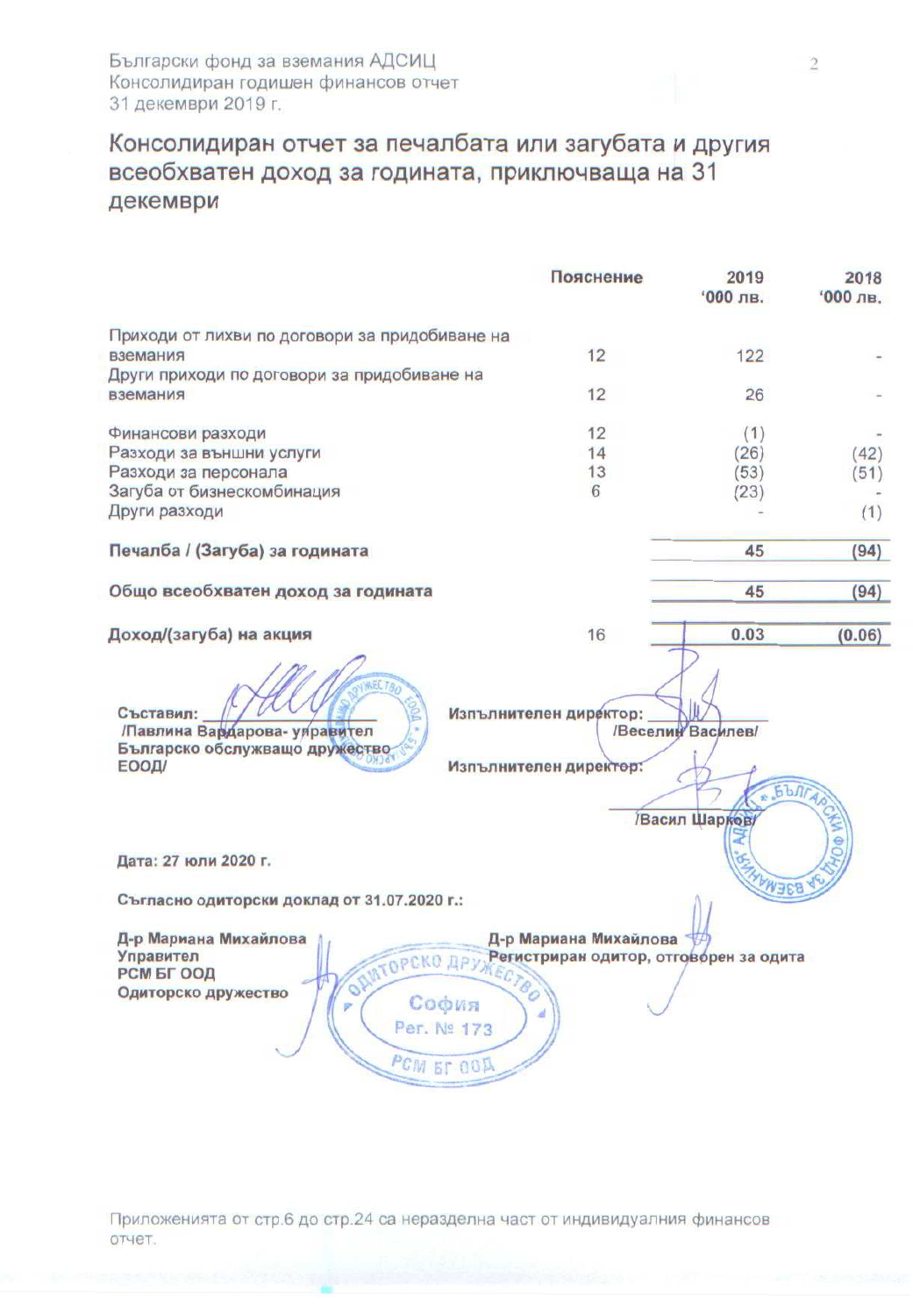Български фонд за вземания АДСИЦ Годишен финансов отчет 31 декември 2019 г. Консолидиран отчет за промените в собствения капитал за годината, приключваща на 31 декември



Приложенията от стр.6 до стр.24 са неразделна част от индивидуалния финансов отчет.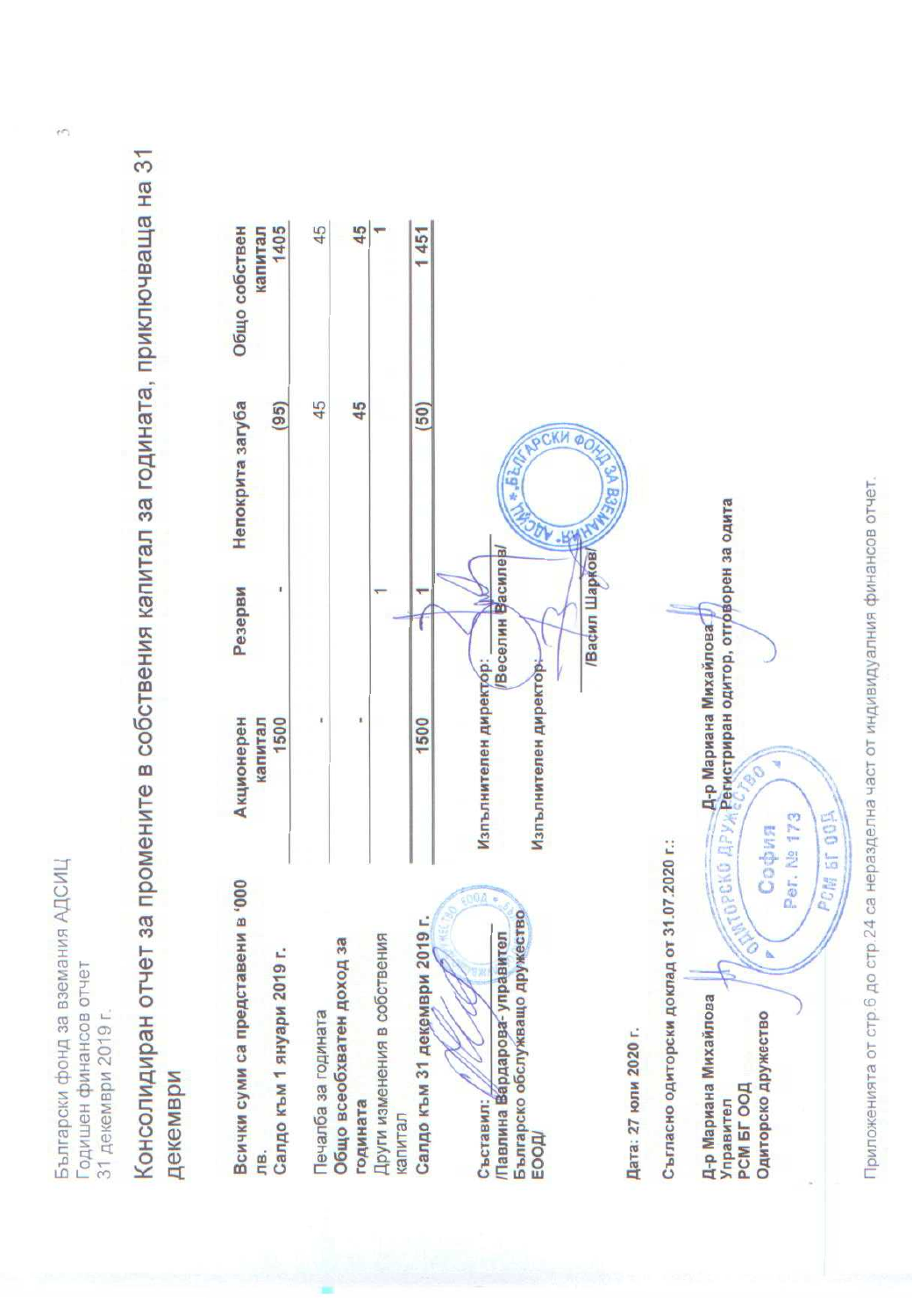Български фонд за вземания АДСИЦ Годишен финансов отчет 31 декември 2019 г. Консолидиран отчет за промените в собствения капитал за годината, приключваща на 31 декември (продължение)



Приложенията от стр.6 до стр.24 са неразделна част от индивидуалния финансов отчет.